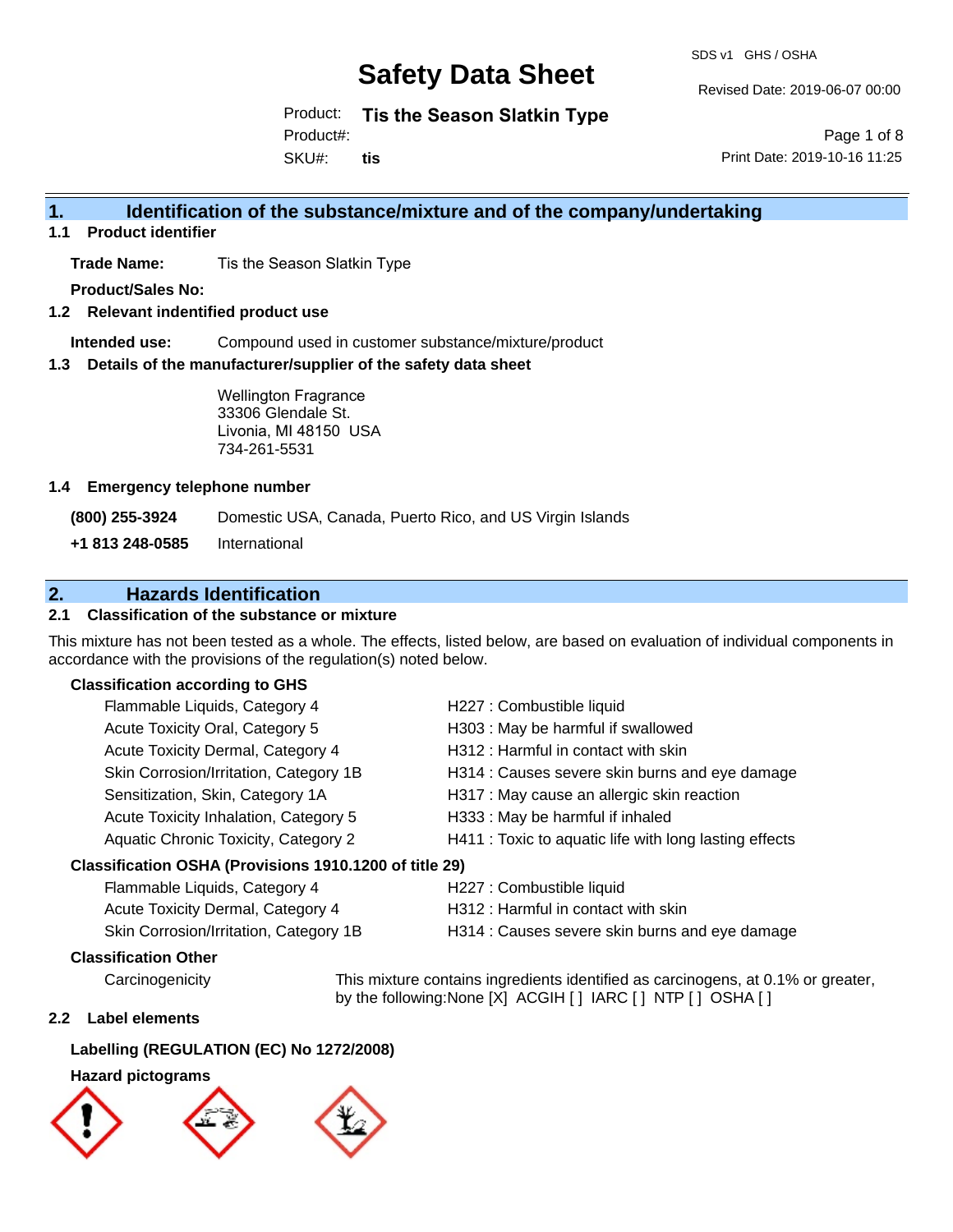#### SDS v1 GHS / OSHA

## **Safety Data Sheet**

Product: **Tis the Season Slatkin Type** Product#:

SKU#: **tis** Page 2 of 8

Revised Date: 2019-06-07 00:00

Print Date: 2019-10-16 11:25

| <b>Signal Word: Danger</b>      |                                                                                                                                       |
|---------------------------------|---------------------------------------------------------------------------------------------------------------------------------------|
| <b>Hazard statments</b>         |                                                                                                                                       |
| H <sub>227</sub>                | Combustible liquid                                                                                                                    |
| H303                            | May be harmful if swallowed                                                                                                           |
| H312                            | Harmful in contact with skin                                                                                                          |
| H314                            | Causes severe skin burns and eye damage                                                                                               |
| H317                            | May cause an allergic skin reaction                                                                                                   |
| H333                            | May be harmful if inhaled                                                                                                             |
| H411                            | Toxic to aquatic life with long lasting effects                                                                                       |
| <b>Precautionary Statements</b> |                                                                                                                                       |
| <b>Prevention:</b>              |                                                                                                                                       |
| P <sub>235</sub>                | Keep cool                                                                                                                             |
| P260                            | Do not breathe dust/fume/gas/mist/vapors/spray                                                                                        |
| P264                            | Wash hands thoroughly after handling                                                                                                  |
| P272                            | Contaminated work clothing should not be allowed out of the workplace                                                                 |
| P273                            | Avoid release to the environment                                                                                                      |
| <b>Response:</b>                |                                                                                                                                       |
| $P301 + P310 + P330 +$<br>P331  | IF SWALLOWED: Immediately call a POISON CENTER or doctor/physician Rinse mouth<br>Do NOT induce vomiting                              |
| P302 + P352                     | IF ON SKIN: Wash with soap and water                                                                                                  |
| $P303 + P361 + P353$            | IF ON SKIN (or hair): Remove/Take off immediately all contaminated clothing Rinse skin<br>with water/shower                           |
| $P304 + P312$                   | IF INHALED: Call a POISON CENTER or doctor/physician if you feel unwell                                                               |
| P305 + P351 + P338              | IF IN EYES: Rinse cautiously with water for several minutes Remove contact lenses if<br>present and easy to do. continue rinsing      |
| P312                            | Call a POISON CENTER or doctor/physician if you feel unwell                                                                           |
| $P333 + P313$                   | If skin irritation or a rash occurs: Get medical advice/attention                                                                     |
| P340                            | Remove victim to fresh air and keep at rest in a position comfortable for breathing                                                   |
| P363                            | Wash contaminated clothing before reuse                                                                                               |
| P370 + P378                     | In case of fire: Use Carbon dioxide (CO2), Dry chemical, or Foam for extinction. Do not use<br>a direct water jet on burning material |
| P391                            | <b>Collect Spillage</b>                                                                                                               |

#### **2.3 Other Hazards**

#### **no data available**

## **3. Composition/Information on Ingredients**

### **3.1 Mixtures**

This product is a complex mixture of ingredients, which contains among others the following substance(s), presenting a health or environmental hazard within the meaning of the UN Globally Harmonized System of Classification and Labeling of Chemicals (GHS):

| CAS#       |     | Conc. |                           |
|------------|-----|-------|---------------------------|
| Ingredient | EC# | Range | <b>GHS Classification</b> |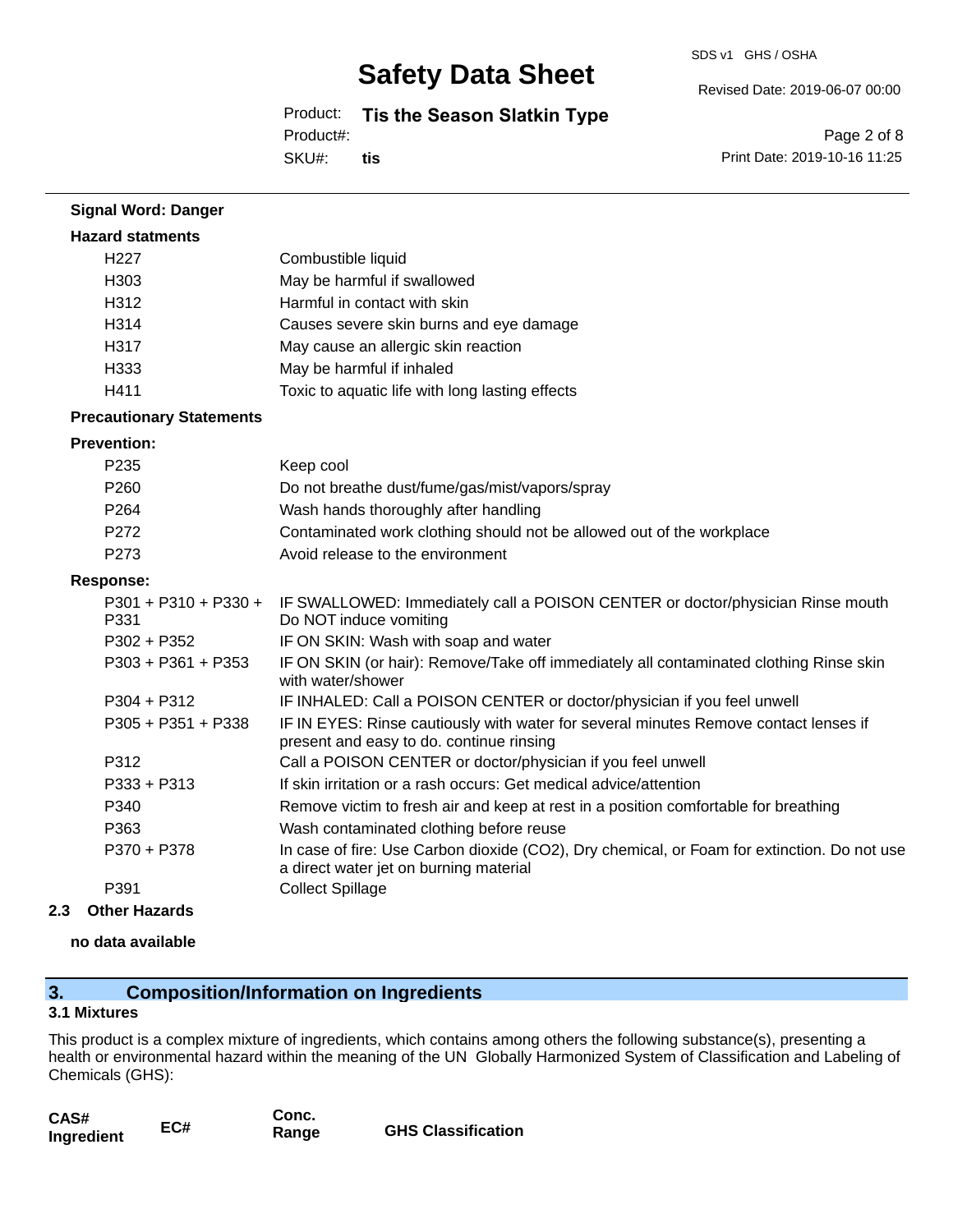#### SDS v1 GHS / OSHA

## **Safety Data Sheet**

#### Product: **Tis the Season Slatkin Type**

Product#:

SKU#: **tis**

Page 3 of 8 Print Date: 2019-10-16 11:25

Revised Date: 2019-06-07 00:00

| CAS#<br>Ingredient     | EC#                                                      | Conc.<br>Range | <b>GHS Classification</b>          |
|------------------------|----------------------------------------------------------|----------------|------------------------------------|
| $88 - 41 - 5$          | 201-828-7                                                | 40 - 50 %      | H227; H303; H316; H401; H411       |
|                        | 2-t-Butylcyclohexyl acetate                              |                |                                    |
| 120-51-4               | 204-402-9                                                | $10 - 20%$     | H302; H313; H400; H411             |
| <b>Benzyl Benzoate</b> |                                                          |                |                                    |
| 122-97-4               | 204-587-6                                                | $5 - 10%$      | H303; H313; H314; H318; H402       |
| 3-Phenyl-1-propanol    |                                                          |                |                                    |
| $105 - 53 - 3$         | 203-305-9                                                | $5 - 10%$      | H227; H319; H402                   |
| Diethyl malonate       |                                                          |                |                                    |
| $91 - 64 - 5$          | 202-086-7                                                | $5 - 10%$      | H302; H317; H402                   |
| Coumarin               |                                                          |                |                                    |
| $107 - 41 - 5$         | 203-489-0                                                | $5 - 10%$      | H315; H319                         |
| Hexylene Glycol        |                                                          |                |                                    |
| $97 - 53 - 0$          | 202-589-1                                                | $2 - 5%$       | H303; H316; H317; H319; H401       |
| Eugenol                |                                                          |                |                                    |
| 104-55-2               | 203-213-9                                                | $1 - 2%$       | H303; H312; H315; H317; H319; H401 |
| Cinnamal               |                                                          |                |                                    |
| 103-26-4               | 203-093-8                                                | $1 - 2%$       | H303; H317                         |
| Methyl cinnamate       |                                                          |                |                                    |
| 706-14-9               | 211-892-8                                                | $1 - 2%$       | H316                               |
| gamma-Decalactone      |                                                          |                |                                    |
|                        | See Section 16 for full text of GHS classification codes |                |                                    |

See Section 16 for full text of GHS classification codes which where not shown in section 2

Total Hydrocarbon Content (%  $w/w$ ) = 0.45

### **4. First Aid Measures**

## **4.1 Description of first aid measures Inhalation:** Remove from exposure site to fresh air and keep at rest. Obtain medical advice. **Eye Exposure:** FIUSh immediately with water for at least 15 minutes. Contact physician if symptoms persist. **Skin Exposure: Remove contaminated clothes. Wash thoroughly with water (and soap).** Remove contaminated clothes. Wash thoroughly with water (and soap). Contact physician if symptoms persist. **Ingestion: Rinse mouth with water and obtain medical advice. In all of the state of the Ringestian Medical advice. 4.2 Most important symptoms and effects, both acute and delayed Symptoms:** no data available Risks: **Risks:** Refer to Section 2.2 "Hazard Statements" **4.3 Indication of any immediate medical attention and special treatment needed**

| Treatment: | Refer to Section 2.2 "Response" |
|------------|---------------------------------|
|------------|---------------------------------|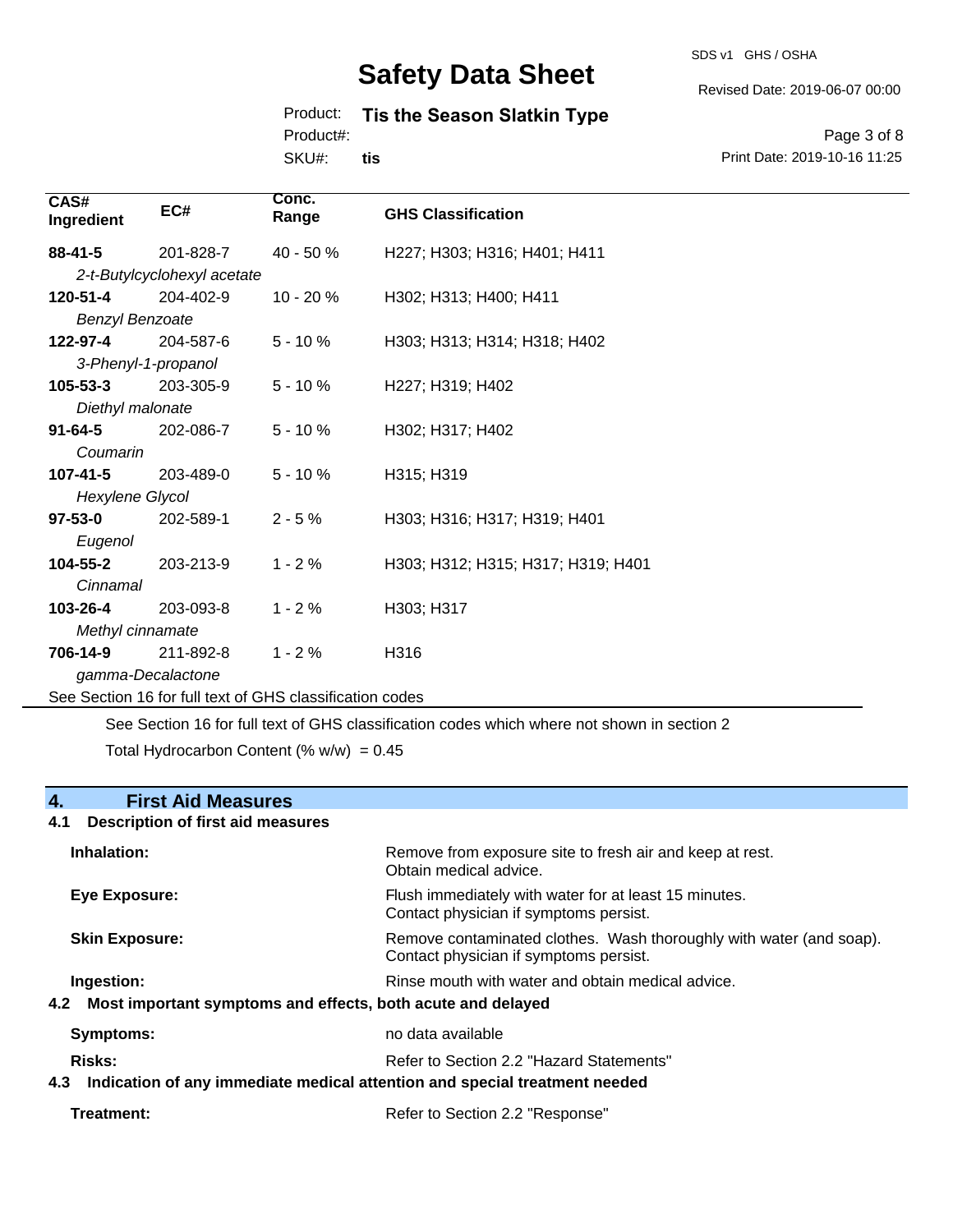SDS v1 GHS / OSHA

Revised Date: 2019-06-07 00:00

Product: **Tis the Season Slatkin Type**

Product#:

SKU#: **tis**

Page 4 of 8 Print Date: 2019-10-16 11:25

| 5 <sub>1</sub><br><b>Fire-Fighting measures</b><br><b>Extinguishing media</b><br>5.1 |                                                   |
|--------------------------------------------------------------------------------------|---------------------------------------------------|
| Suitable:                                                                            | Carbon dioxide (CO2), Dry chemical, Foam          |
| Unsuitable<br>Special hazards arising from the substance or mixture<br>5.2           | Do not use a direct water jet on burning material |
| During fire fighting:<br><b>Advice for firefighters</b><br>5.3                       | Water may be ineffective                          |
| <b>Further information:</b>                                                          | Standard procedure for chemical fires             |

#### **6. Accidental Release Measures**

#### **6.1 Personal precautions, protective equipment and emergency procedures**

Avoid inhalation and contact with skin and eyes. A self-contained breathing apparatus is recommended in case of a major spill.

#### **6.2 Environmental precautions**

Keep away from drains, soil, and surface and groundwater.

#### **6.3 Methods and materials for containment and cleaning up**

Clean up spillage promptly. Remove ignition sources. Provide adequate ventilation. Avoid excessive inhalation of vapors. Gross spillages should be contained by use of sand or inert powder and disposed of according to the local regulations.

#### **6.4 Reference to other sections**

Not Applicable

### **7. Handling and Storage**

#### **7.1 Precautions for safe handling**

Apply according to good manufacturing and industrial hygiene practices with proper ventilation. Do not drink, eat or smoke while handling. Respect good personal hygiene.

#### **7.2 Conditions for safe storage, including any incompatibilities**

Store in a cool, dry and ventilated area away from heat sources and protected from light in tightly closed original container. Avoid uncoated metal container. Keep air contact to a minimum.

#### **7.3 Specific end uses**

No information available

#### **8. Exposure Controls/Personal Protection**

#### **8.1 Control parameters**

**Exposure Limits:** Contains no substances with occupational exposure limit values.

**Engineering Controls:** Use local exhaust as needed.

#### **8.2 Exposure controls - Personal protective equipment**

**Eye protection:** Tightly sealed goggles, face shield, or safety glasses with brow guards and side shields, etc. as may be appropriate for the exposure

**Respiratory protection:** Avoid excessive inhalation of concentrated vapors. Apply local ventilation where appropriate.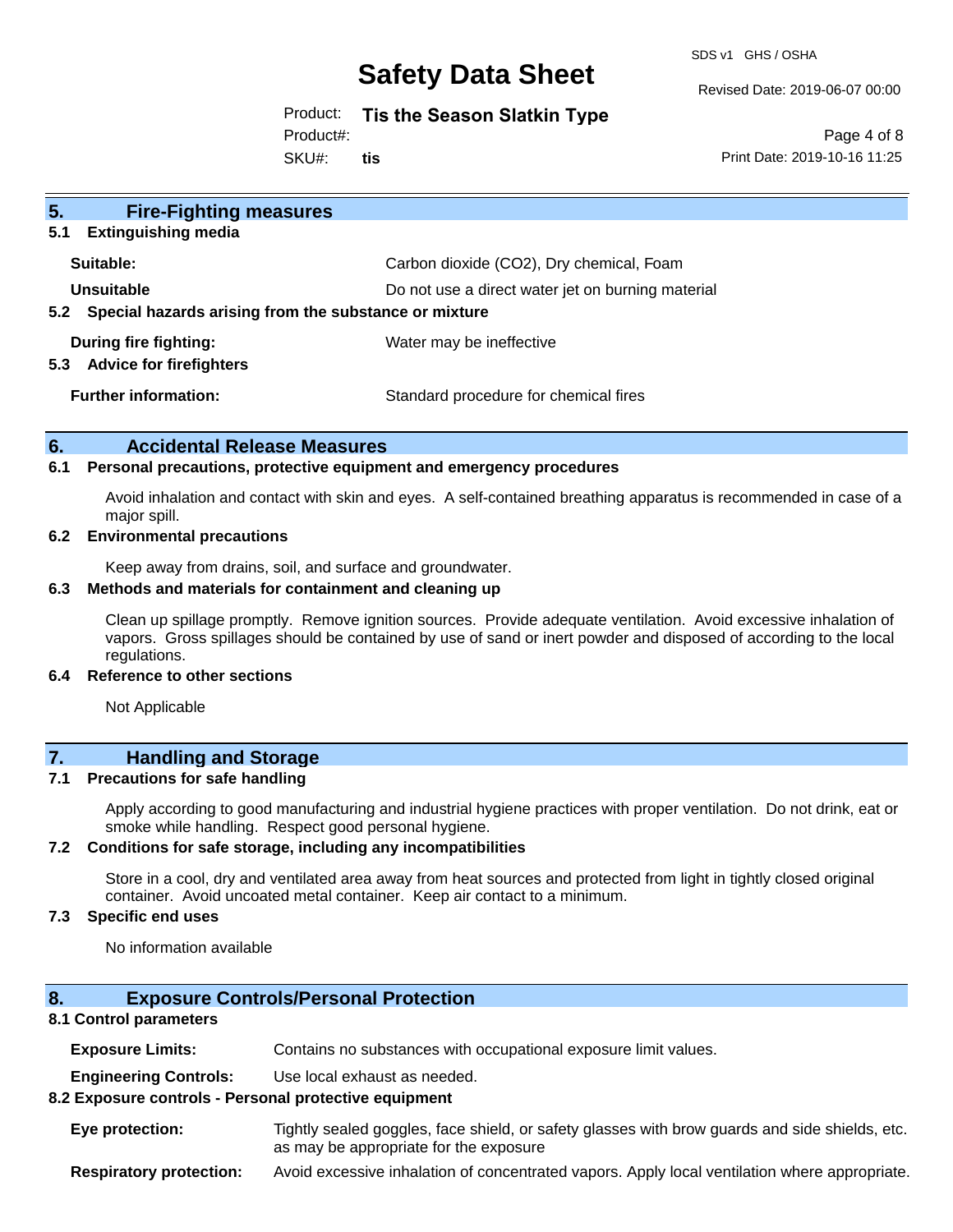SDS v1 GHS / OSHA

Revised Date: 2019-06-07 00:00

Product: **Tis the Season Slatkin Type** Product#:

SKU#: **tis**

Page 5 of 8 Print Date: 2019-10-16 11:25

**Skin protection:** Avoid Skin contact. Use chemically resistant gloves as needed.

### **9. Physical and Chemical Properties**

#### **9.1 Information on basic physical and chemical properties**

| Appearance:                  | Liquid                          |
|------------------------------|---------------------------------|
| Odor:                        | Conforms to Standard            |
| Color:                       | Colorless to Yellow Tint (G0-1) |
| <b>Viscosity:</b>            | Liquid                          |
| <b>Freezing Point:</b>       | Not determined                  |
| <b>Boiling Point:</b>        | Not determined                  |
| <b>Melting Point:</b>        | Not determined                  |
| <b>Flashpoint (CCCFP):</b>   | 194 F (90.00 C)                 |
| <b>Auto flammability:</b>    | Not determined                  |
| <b>Explosive Properties:</b> | None Expected                   |
| <b>Oxidizing properties:</b> | None Expected                   |
| Vapor Pressure (mmHg@20 C):  | 0.0851                          |
| %VOC:                        | 0.09                            |
| Specific Gravity @ 25 C:     | 1.0060                          |
| Density @ 25 C:              | 1.0030                          |
| Refractive Index @ 20 C:     | 1.4890                          |
| Soluble in:                  | Oil                             |

### **10. Stability and Reactivity**

| 10.1 Reactivity                         | None                                               |
|-----------------------------------------|----------------------------------------------------|
| <b>10.2 Chemical stability</b>          | Stable                                             |
| 10.3 Possibility of hazardous reactions | None known                                         |
| 10.4 Conditions to avoid                | None known                                         |
| 10.5 Incompatible materials             | Strong oxidizing agents, strong acids, and alkalis |
| 10.6 Hazardous decomposition products   | None known                                         |

### **11. Toxicological Information**

#### **11.1 Toxicological Effects**

Acute Toxicity Estimates (ATEs) based on the individual Ingredient Toxicity Data utilizing the "Additivity Formula"

**Acute toxicity - Inhalation - (Rat) mg/L/4hr** (LD50: 29.0800) May be harmful if inhaled **Skin corrosion / irritation** May be harmful if inhaled

**Acute toxicity - Oral - (Rat) mg/kg** (LD50: 2221.1644) May be harmful if swallowed **Acute toxicity - Dermal - (Rabbit) mg/kg** (LD50: 1882.0659) Harmful in contact with skin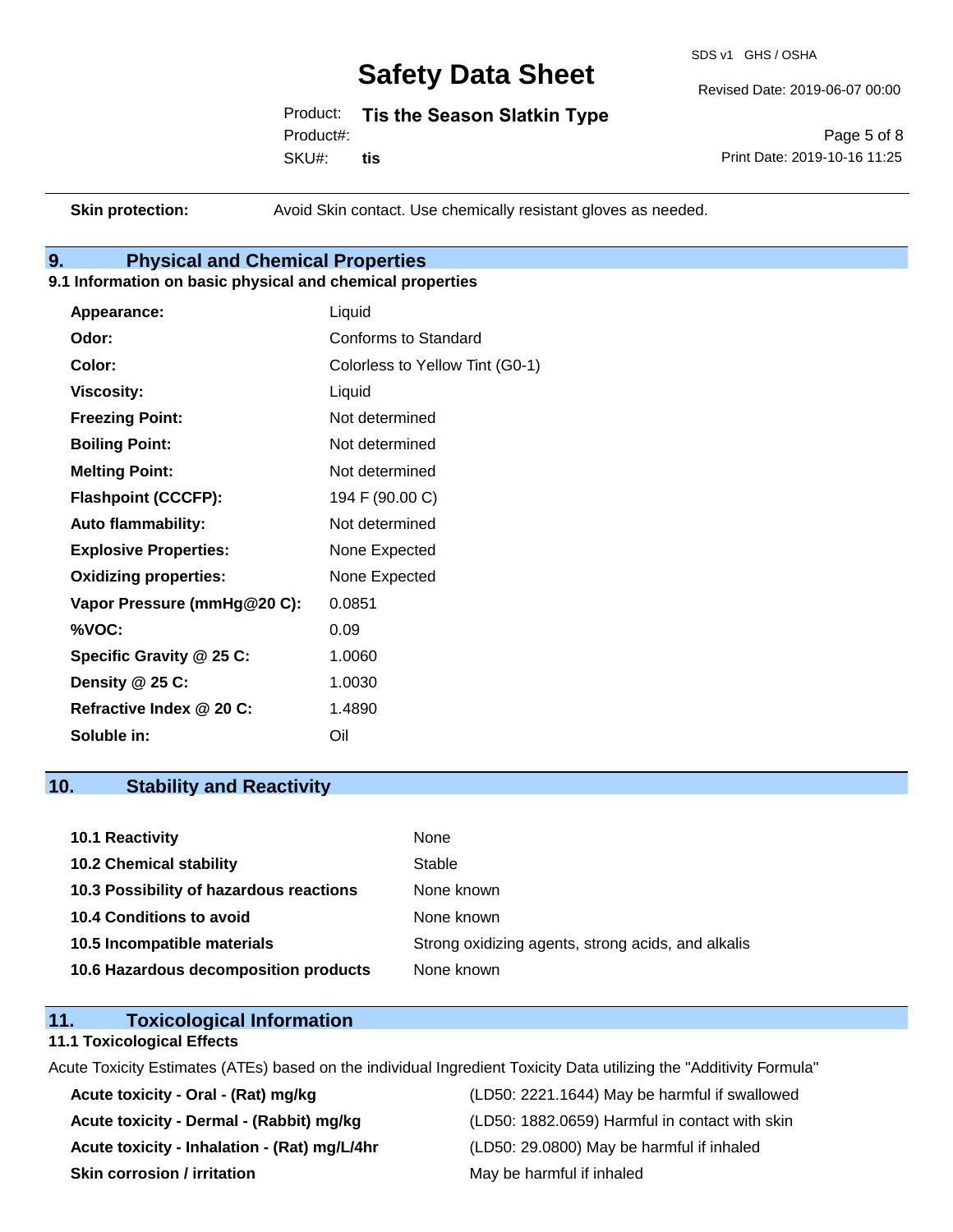SDS v1 GHS / OSHA

Revised Date: 2019-06-07 00:00

Product: **Tis the Season Slatkin Type** Product#:

SKU#: **tis**

Page 6 of 8 Print Date: 2019-10-16 11:25

| Serious eye damage / irritation                    | Not classified - the classification criteria are not met |
|----------------------------------------------------|----------------------------------------------------------|
| <b>Respiratory sensitization</b>                   | Not classified - the classification criteria are not met |
| <b>Skin sensitization</b>                          | May cause an allergic skin reaction                      |
| <b>Germ cell mutagenicity</b>                      | Not classified - the classification criteria are not met |
| Carcinogenicity                                    | Not classified - the classification criteria are not met |
| <b>Reproductive toxicity</b>                       | Not classified - the classification criteria are not met |
| Specific target organ toxicity - single exposure   | Not classified - the classification criteria are not met |
| Specific target organ toxicity - repeated exposure | Not classified - the classification criteria are not met |
| <b>Aspiration hazard</b>                           | Not classified - the classification criteria are not met |

## **12. Ecological Information**

**12.1 Toxicity**

| <b>Acute acquatic toxicity</b>     | Not classified - the classification criteria are not met |
|------------------------------------|----------------------------------------------------------|
| <b>Chronic acquatic toxicity</b>   | Toxic to aquatic life with long lasting effects          |
| <b>Toxicity Data on soil</b>       | no data available                                        |
| <b>Toxicity on other organisms</b> | no data available                                        |
|                                    |                                                          |
| 12.2 Persistence and degradability | no data available                                        |
| 12.3 Bioaccumulative potential     | no data available                                        |
| 12.4 Mobility in soil              | no data available                                        |
| 12.5 Other adverse effects         | no data available                                        |

#### **13. Disposal Conditions**

#### **13.1 Waste treatment methods**

Do not allow product to reach sewage systems. Dispose of in accordance with all local and national regulations. Send to a licensed waste management company.The product should not be allowed to enter drains, water courses or the soil. Do not contaminate ponds, waterways or ditches with chemical or used container.

## **14. Transport Information**

| <b>Marine Pollutant</b>                                                                  | Yes. Ingredient of greatest environmental impact:<br>88-41-5 : (40 - 50 %) : 2-t-Butylcyclohexyl acetate |              |                                     |                 |        |
|------------------------------------------------------------------------------------------|----------------------------------------------------------------------------------------------------------|--------------|-------------------------------------|-----------------|--------|
| <b>Regulator</b>                                                                         |                                                                                                          | <b>Class</b> | <b>Pack Group</b>                   | <b>Sub Risk</b> | UN-nr. |
| U.S. DOT (Non-Bulk)<br><b>Chemicals NOI</b><br><b>ADR/RID (International Road/Rail)</b>  |                                                                                                          |              | Not Regulated - Not Dangerous Goods |                 |        |
| <b>Environmentally Hazardous</b><br>Substance, Liquid, n.o.s.<br><b>IATA (Air Cargo)</b> |                                                                                                          | 9            | Ш                                   |                 | UN3082 |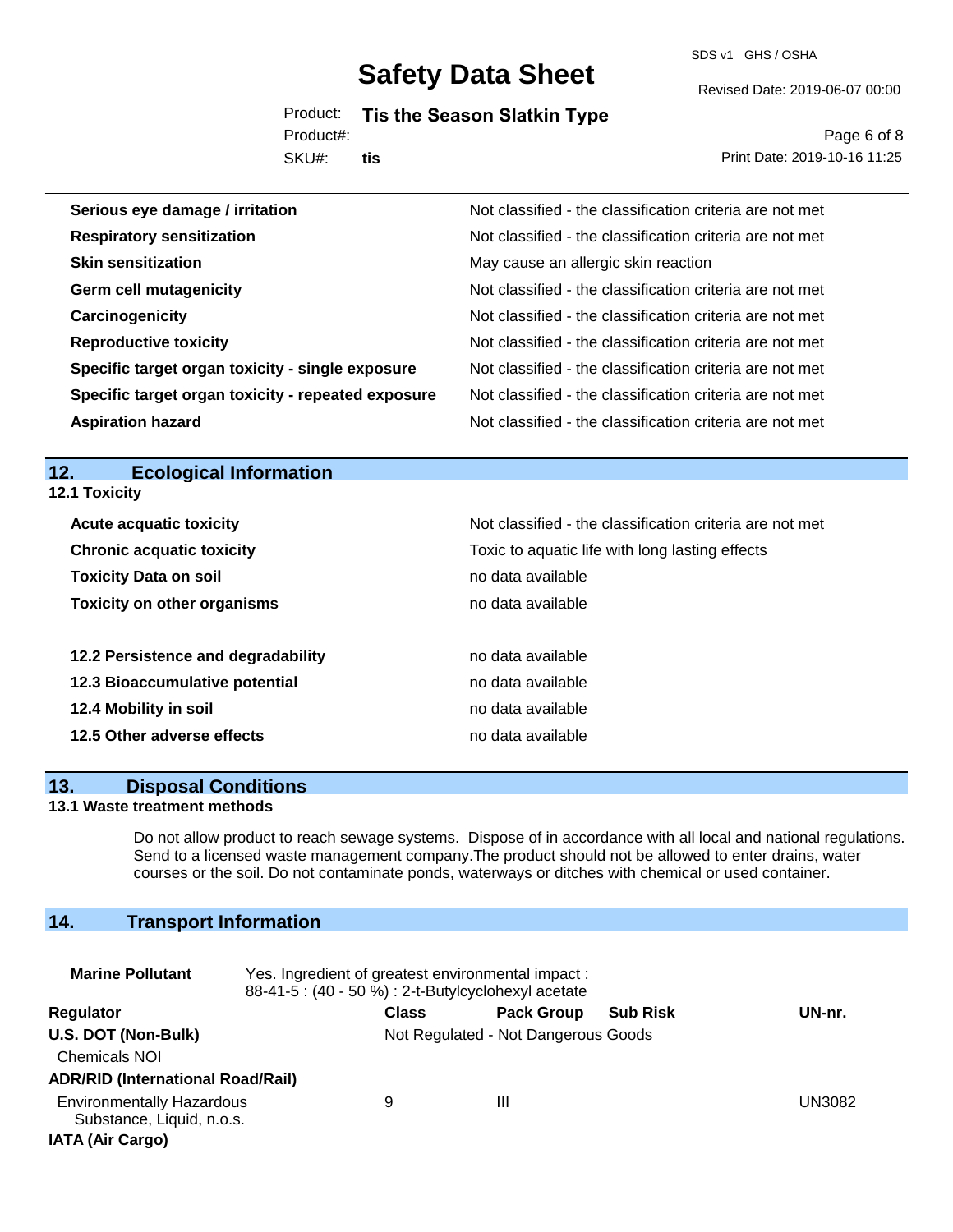SDS v1 GHS / OSHA

 $T<sub>1</sub>$  $8819.99.97.99.99$ 

|                                                               |                             |     |                                                                          | Revised Date: 2019-06-07 00:00                |
|---------------------------------------------------------------|-----------------------------|-----|--------------------------------------------------------------------------|-----------------------------------------------|
|                                                               | Product:                    |     | <b>Tis the Season Slatkin Type</b>                                       |                                               |
|                                                               | Product#:                   |     |                                                                          | Page 7 of 8                                   |
|                                                               | SKU#:                       | tis |                                                                          | Print Date: 2019-10-16 11:25                  |
|                                                               |                             |     |                                                                          |                                               |
| <b>Environmentally Hazardous</b><br>Substance, Liquid, n.o.s. |                             | 9   | $\mathbf{III}$                                                           | <b>UN3082</b>                                 |
| <b>IMDG (Sea)</b>                                             |                             |     |                                                                          |                                               |
| <b>Environmentally Hazardous</b><br>Substance, Liquid, n.o.s. |                             | 9   | $\mathbf{III}$                                                           | <b>UN3082</b>                                 |
| 15.<br><b>Regulatory Information</b>                          |                             |     |                                                                          |                                               |
| <b>U.S. Federal Regulations</b>                               |                             |     |                                                                          |                                               |
| <b>TSCA (Toxic Substance Control Act)</b>                     |                             |     | All components of the substance/mixture are listed or exempt             |                                               |
| 40 CFR(EPCRA, SARA, CERCLA and CAA)                           |                             |     | This product contains NO components of concern.                          |                                               |
| <b>U.S. State Regulations</b>                                 |                             |     |                                                                          |                                               |
| <b>California Proposition 65 Warning</b>                      |                             |     | This product contains the following components:                          |                                               |
| 94-59-7                                                       | $202 - 345 - 4 \le 88$ ppm  |     | Safrole (Natural Source)                                                 |                                               |
| $93 - 15 - 2$                                                 | $202 - 223 - 0 \leq 37$ ppm |     | Methyl Eugenol (Natural Source)                                          |                                               |
| <b>Canadian Regulations</b>                                   |                             |     |                                                                          |                                               |
| <b>DSL</b>                                                    |                             |     | 100.00% of the components are listed or exempt.                          |                                               |
|                                                               |                             |     |                                                                          |                                               |
| 16.<br><b>Other Information</b>                               |                             |     |                                                                          |                                               |
|                                                               |                             |     |                                                                          |                                               |
|                                                               |                             |     | GHS H-Statements referred to under section 3 and not listed in section 2 |                                               |
| H302: Harmful if swallowed                                    |                             |     |                                                                          | H313 : May be harmful in contact with skin    |
| H314 : Causes severe skin burns and eye damage                |                             |     | H315 : Causes skin irritation                                            |                                               |
| H316 : Causes mild skin irritation                            |                             |     |                                                                          | H317 : May cause an allergic skin reaction    |
| H318 : Causes serious eye damage                              |                             |     |                                                                          | H319 : Causes serious eye irritation          |
| H400 : Very Toxic to aquatic life                             |                             |     | H401 : Toxic to aquatic life                                             |                                               |
| H402 : Harmful to aquatic life                                |                             |     |                                                                          |                                               |
| <b>Total Fractional Values</b>                                |                             |     |                                                                          |                                               |
| (TFV) Risk                                                    |                             |     | (TFV) Risk                                                               |                                               |
| (171.94) Acute Toxicity Inhalation, Category 5                |                             |     |                                                                          | (23.28) Aquatic Chronic Toxicity, Category 3  |
| (18.76) Sensitization, Skin, Category 1A                      |                             |     |                                                                          | (13.56) Skin Corrosion/Irritation, Category 3 |
| (9.95) Eye Damage/Eye Irritation, Category 2                  |                             |     |                                                                          | (9.87) Eye Damage/Eye Irritation, Category 2A |

- (8.85) Skin Corrosion/Irritation, Category 2 (7.35) Sensitization, Skin, Category 1B
- (2.34) Aquatic Chronic Toxicity, Category 4 (2.33) Aquatic Chronic Toxicity, Category 2
- (2.25) Acute Toxicity Oral, Category 5 (1.60) Skin Corrosion/Irritation, Category 1B
- (1.60) Skin Corrosion/Irritation, Category 1C (1.06) Acute Toxicity Dermal, Category 4